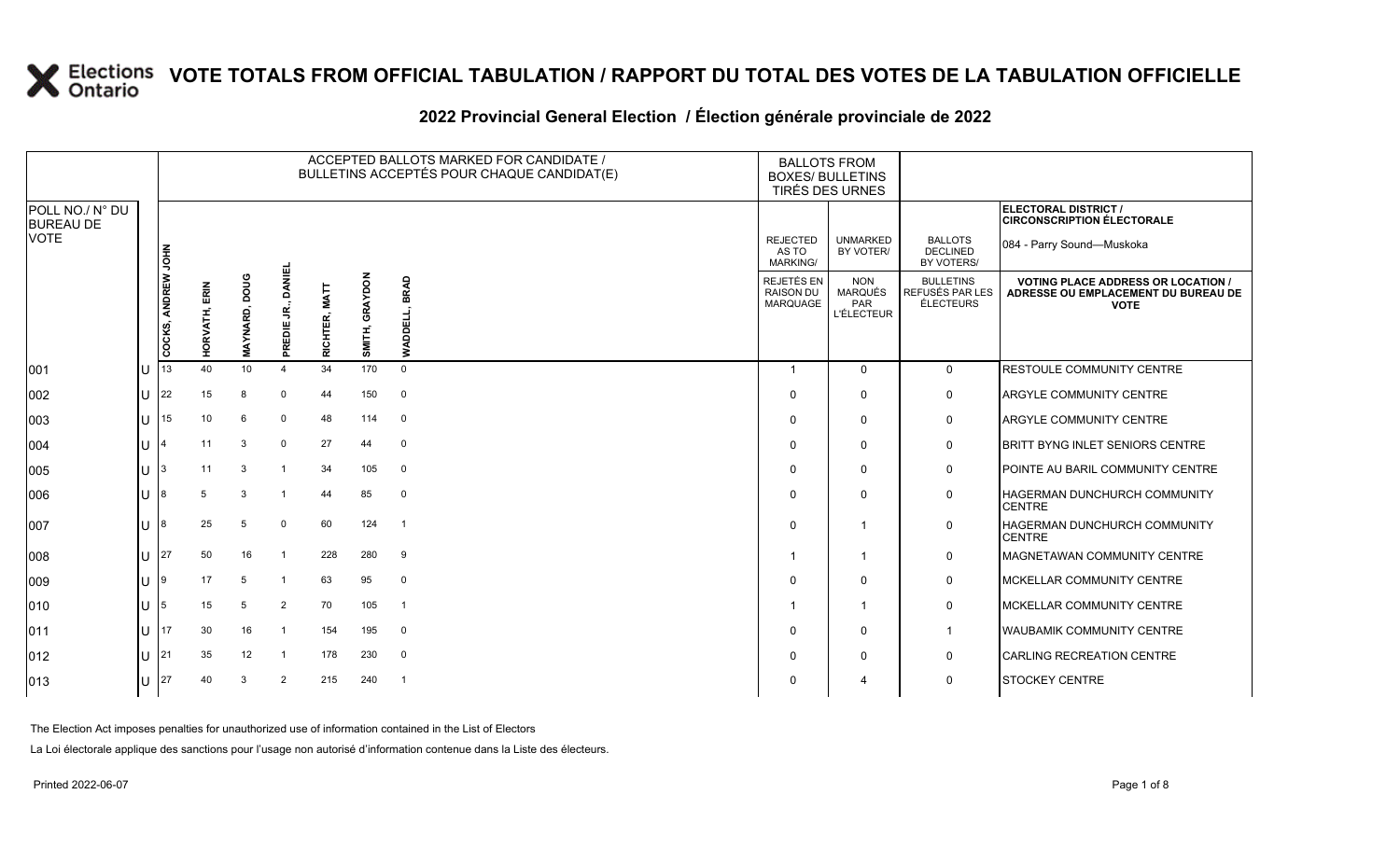#### **2022 Provincial General Election / Élection générale provinciale de 2022**

|                                     |     |                    |               |               |                              |               |                   | ACCEPTED BALLOTS MARKED FOR CANDIDATE /<br>BULLETINS ACCEPTÉS POUR CHAQUE CANDIDAT(E) | <b>BALLOTS FROM</b><br><b>BOXES/ BULLETINS</b> | TIRÉS DES URNES                                          |                                                  |                                                                                                 |
|-------------------------------------|-----|--------------------|---------------|---------------|------------------------------|---------------|-------------------|---------------------------------------------------------------------------------------|------------------------------------------------|----------------------------------------------------------|--------------------------------------------------|-------------------------------------------------------------------------------------------------|
| POLL NO./ N° DU<br><b>BUREAU DE</b> |     |                    |               |               |                              |               |                   |                                                                                       |                                                |                                                          |                                                  | ELECTORAL DISTRICT /<br><b>CIRCONSCRIPTION ÉLECTORALE</b>                                       |
| <b>VOTE</b>                         |     |                    |               |               |                              |               |                   |                                                                                       | <b>REJECTED</b><br>AS TO<br><b>MARKING/</b>    | <b>UNMARKED</b><br>BY VOTER/                             | <b>BALLOTS</b><br><b>DECLINED</b><br>BY VOTERS/  | 084 - Parry Sound-Muskoka                                                                       |
|                                     |     | COCKS, ANDREW JOHN | HORVATH, ERIN | MAYNARD, DOUG | <b>DANIEL</b><br>PREDIE JR., | RICHTER, MATT | GRAYDON<br>SMITH, | BRAD<br>밆<br>₹                                                                        | REJETÉS EN<br><b>RAISON DU</b><br>MARQUAGE     | <b>NON</b><br><b>MARQUÉS</b><br>PAR<br><b>L'ÉLECTEUR</b> | <b>BULLETINS</b><br>REFUSÉS PAR LES<br>ÉLECTEURS | <b>VOTING PLACE ADDRESS OR LOCATION /</b><br>ADRESSE OU EMPLACEMENT DU BUREAU DE<br><b>VOTE</b> |
| 014                                 | Iυ  | 48                 | 147           | 28            | 10                           | 730           | 449               | $\overline{4}$                                                                        | $\overline{2}$                                 | $\mathbf{3}$                                             | $\mathbf{1}$                                     | <b>BOBBY ORR COMMUNITY CENTRE</b>                                                               |
| $ 015\rangle$                       | lU  | 36                 | 45            | 8             | 5                            | 205           | 280               | 2                                                                                     |                                                | $\overline{1}$                                           | $\mathsf{O}$                                     | <b>FOLEY COMMUNITY HALL</b>                                                                     |
| 016                                 | lu  | 10                 | 13            | 10            | -1                           | 75            | 53                | $\mathbf 0$                                                                           | $\Omega$                                       | $\mathbf 0$                                              | $\mathbf 0$                                      | <b>ORRVILLE COMMUNITY CENTRE</b>                                                                |
| $ 017\rangle$                       | Iυ. | 3                  | 10            | 3             | $\mathbf 0$                  | 67            | 79                | $\overline{1}$                                                                        | $\Omega$                                       | $\mathbf 0$                                              | $\mathbf 0$                                      | ORRVILLE COMMUNITY CENTRE                                                                       |
| $ 018\rangle$                       | lu  | 5                  | 10            |               | $\Omega$                     | 94            | 99                | $\mathbf 0$                                                                           | 2                                              | $\mathbf 0$                                              | $\mathsf{O}$                                     | <b>HUMPHREY COMMUNITY CENTRE</b>                                                                |
| $ 019\rangle$                       | lυ  |                    | 10            | 2             | $\mathbf 0$                  | 56            | 85                | $\mathbf 0$                                                                           |                                                | $\mathbf 0$                                              | $\mathbf 0$                                      | <b>HUMPHREY COMMUNITY CENTRE</b>                                                                |
| 020                                 | Iυ  |                    | 9             | 3             | $\mathbf 0$                  | 79            | 73                | $\mathbf 0$                                                                           | $\Omega$                                       | $\mathbf 0$                                              | $\mathsf{O}$                                     | <b>CHURCH OF THE REDEEMER</b>                                                                   |
| 021                                 | lu  | 12                 | 10            | 2             | $\Omega$                     | 65            | 97                | $\Omega$                                                                              | $\Omega$                                       | $\mathbf 0$                                              | $\mathsf{O}$                                     | <b>CHURCH OF THE REDEEMER</b>                                                                   |
| 022                                 | lu  |                    |               | 5             | $\Omega$                     | 79            | 98                | $\mathbf 0$                                                                           | $\Omega$                                       | -1                                                       | $\mathbf 0$                                      | <b>PENINSULA RECREATION CENTRE</b>                                                              |
| 023                                 | Iυ  |                    | 25            | 6             | $\mathbf 0$                  | 221           | 227               | $\mathbf 0$                                                                           |                                                | $\mathbf 0$                                              | 0                                                | PORT CARLING MEMORIAL COMMUNITY<br><b>CENTRE</b>                                                |
| 024                                 | lu  | 14                 | 13            | 2             | $\mathbf 0$                  | 73            | 106               | $\mathbf 0$                                                                           |                                                | $\mathbf 0$                                              | $\mathsf{O}$                                     | ST. JAMES THE GREAT PARISH HALL                                                                 |
| 025                                 | lu  | 19                 | 10            | 2             | $\mathbf 0$                  | 62            | 122               | $\overline{1}$                                                                        |                                                | $\mathbf 0$                                              | 0                                                | <b>ST. JAMES THE GREAT PARISH HALL</b>                                                          |
| 026                                 | lu  | 10                 | 34            | 24            | -1                           | 216           | 268               | $\overline{1}$                                                                        |                                                | 3                                                        | $\mathsf{O}$                                     | <b>BALA COMMUNITY CENTRE</b>                                                                    |
| 027                                 | lu  | 32                 | 91            | 24            | 2                            | 203           | 380               | $\mathbf 0$                                                                           |                                                |                                                          | $\mathbf 0$                                      | <b>BAXTER WARD COMMUNITY CENTRE</b>                                                             |

The Election Act imposes penalties for unauthorized use of information contained in the List of Electors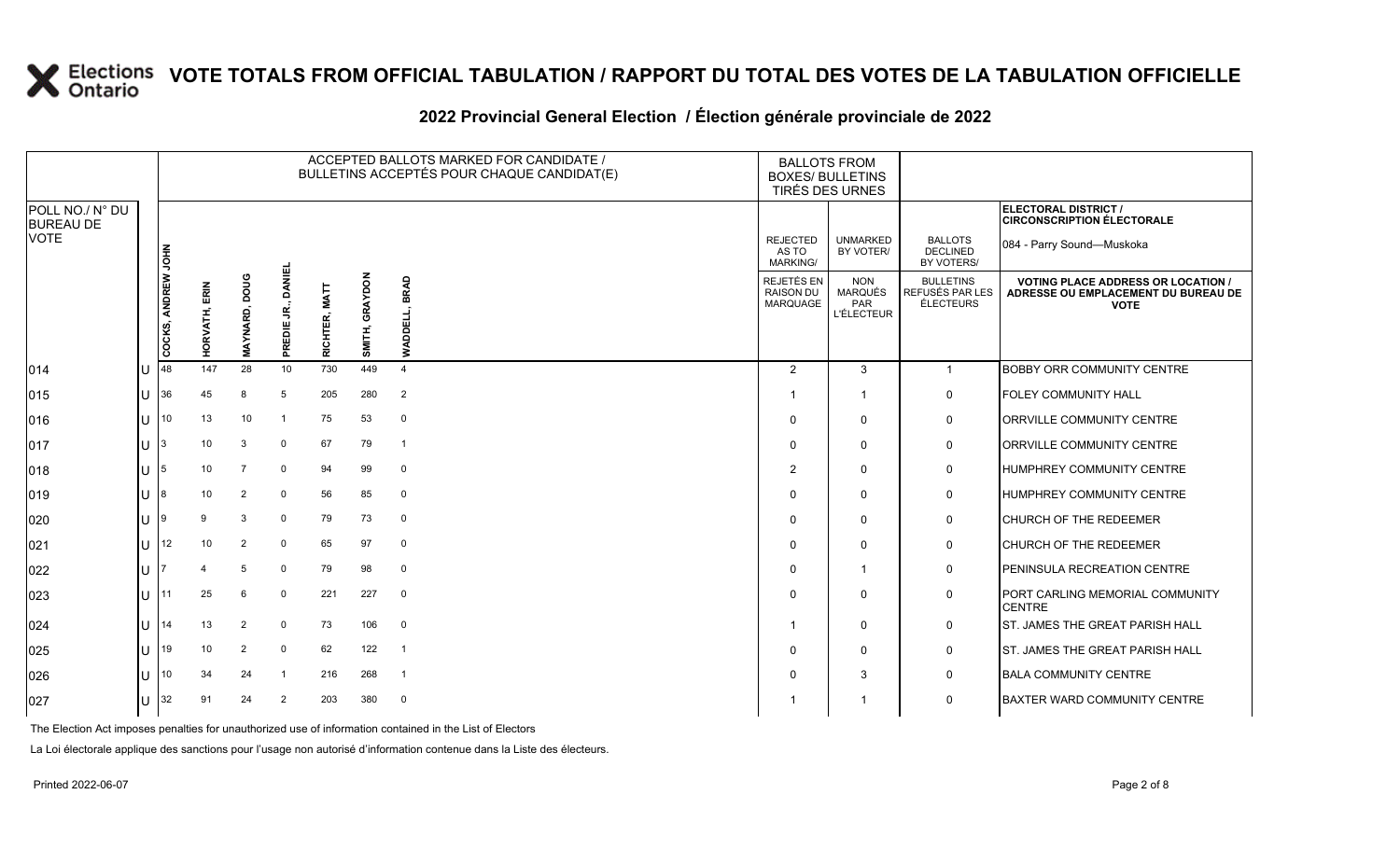#### **2022 Provincial General Election / Élection générale provinciale de 2022**

|                                     |           |                    |               |                      |                            |                         |                          | ACCEPTED BALLOTS MARKED FOR CANDIDATE /<br>BULLETINS ACCEPTÉS POUR CHAQUE CANDIDAT(E) | <b>BALLOTS FROM</b><br><b>BOXES/ BULLETINS</b><br>TIRÉS DES URNES |                                                          |                                                  |                                                                                                 |
|-------------------------------------|-----------|--------------------|---------------|----------------------|----------------------------|-------------------------|--------------------------|---------------------------------------------------------------------------------------|-------------------------------------------------------------------|----------------------------------------------------------|--------------------------------------------------|-------------------------------------------------------------------------------------------------|
| POLL NO./ N° DU<br><b>BUREAU DE</b> |           |                    |               |                      |                            |                         |                          |                                                                                       |                                                                   |                                                          |                                                  | ELECTORAL DISTRICT /<br><b>CIRCONSCRIPTION ÉLECTORALE</b>                                       |
| <b>VOTE</b>                         |           |                    |               |                      |                            |                         |                          |                                                                                       | <b>REJECTED</b><br>AS TO<br>MARKING/                              | <b>UNMARKED</b><br>BY VOTER/                             | <b>BALLOTS</b><br><b>DECLINED</b><br>BY VOTERS/  | 084 - Parry Sound-Muskoka                                                                       |
|                                     |           | COCKS, ANDREW JOHN | HORVATH, ERIN | <b>MAYNARD, DOUG</b> | <b>DANIEL</b><br>PREDIE JR | <b>MATT</b><br>RICHTER, | <b>GRAYDON</b><br>SMITH, | BRAD<br><b>WADDELL,</b>                                                               | REJETÉS EN<br><b>RAISON DU</b><br><b>MARQUAGE</b>                 | <b>NON</b><br><b>MARQUÉS</b><br>PAR<br><b>L'ÉLECTEUR</b> | <b>BULLETINS</b><br>REFUSÉS PAR LES<br>ÉLECTEURS | <b>VOTING PLACE ADDRESS OR LOCATION /</b><br>ADRESSE OU EMPLACEMENT DU BUREAU DE<br><b>VOTE</b> |
| 028                                 | IU        | 34                 | 111           | 21                   | 5                          | 236                     | 412                      | 5                                                                                     | $\Omega$                                                          | 4                                                        | $\mathbf 0$                                      | SOUTH RIVER FRIENDLY CIRCLE SENIORS<br><b>CLUB</b>                                              |
| 029                                 | lu-       | 51                 | 95            | 28                   | 2                          | 320                     | 397                      | 8                                                                                     |                                                                   | $\Omega$                                                 | $\overline{4}$                                   | NEAR NORTH ENVIRO-EDUCATION CENTRE                                                              |
| 030                                 | lU        | 48                 | 73            | 21                   | $\overline{1}$             | 319                     | 380                      | 21                                                                                    | $\Omega$                                                          | $\overline{2}$                                           | $\mathbf{1}$                                     | <b>BURK'S FALLS ARENA</b>                                                                       |
| 031A                                | Iυ        | 6                  | 16            | 6                    | -1                         | 57                      | 99                       | $\overline{4}$                                                                        | $\mathbf 0$                                                       | 1                                                        | $\mathbf 0$                                      | KATRINE COMMUNITY CENTRE                                                                        |
| 031B                                | lU        | 13                 | 25            | 5                    | 3                          | 87                      | 92                       | 5                                                                                     | $\mathbf 0$                                                       | 0                                                        | 0                                                | KATRINE COMMUNITY CENTRE                                                                        |
| $ 032\rangle$                       | <b>IU</b> | 9                  | 21            | 15                   | $\Omega$                   | 62                      | 138                      | $\overline{2}$                                                                        | $\mathbf 0$                                                       | $\Omega$                                                 | $\mathbf 0$                                      | <b>KEARNEY COMMUNITY CENTRE</b>                                                                 |
| $ 033\rangle$                       | lθ        | 10                 | 31            | 15                   | $\overline{1}$             | 45                      | 94                       | $\overline{1}$                                                                        | $\Omega$                                                          | $\mathbf{0}$                                             | $\mathbf 0$                                      | <b>KEARNEY COMMUNITY CENTRE</b>                                                                 |
| 034                                 | lU        | $\mathbf 0$        | 24            | $\overline{1}$       | $\mathbf 0$                | 44                      | 3                        | $\mathbf 0$                                                                           | $\mathbf 0$                                                       | $\Omega$                                                 | $\mathbf 0$                                      | WASAUKSING FIRST NATION BAND OFFICE                                                             |
| 035                                 | IU.       |                    | 8             |                      | $\overline{1}$             | $\overline{7}$          | 10                       | $\mathbf 0$                                                                           | $\mathbf 0$                                                       | $\Omega$                                                 | 0                                                | MOOSE DEER POINT RECREATION CENTRE                                                              |
| 036                                 | ΙU        | 20                 | 12            | 7                    | $\Omega$                   | 63                      | 105                      | $\mathbf 0$                                                                           | $\Omega$                                                          | $\Omega$                                                 | $\mathbf 0$                                      | SPRUCEDALE COMMUNITY CENTRE                                                                     |
| 037                                 | ΙU        | 19                 | 15            | $\overline{2}$       | $\overline{1}$             | 49                      | 104                      | $\overline{1}$                                                                        | $\mathbf 0$                                                       | -1                                                       | $\mathbf 0$                                      | SPRUCEDALE COMMUNITY CENTRE                                                                     |
| 038                                 | lU        | 23                 | 64            | 18                   | $\overline{1}$             | 243                     | 365                      | $\overline{\mathbf{1}}$                                                               | $\mathbf 0$                                                       | 3                                                        | $\mathbf 0$                                      | NOVAR COMMUNITY CENTRE                                                                          |
| 039                                 | ΙU        | 8                  | 16            | 4                    | $\Omega$                   | 46                      | 57                       | $\overline{1}$                                                                        | $\Omega$                                                          | $\Omega$                                                 | $\mathbf 0$                                      | <b>ASPDIN COMMUNITY CENTRE</b>                                                                  |
| 040                                 | lu        | 10 <sup>°</sup>    | 8             |                      |                            | 55                      | 66                       | $\overline{1}$                                                                        | $\Omega$                                                          | 0                                                        | $\mathbf 0$                                      | <b>ASPDIN COMMUNITY CENTRE</b>                                                                  |

The Election Act imposes penalties for unauthorized use of information contained in the List of Electors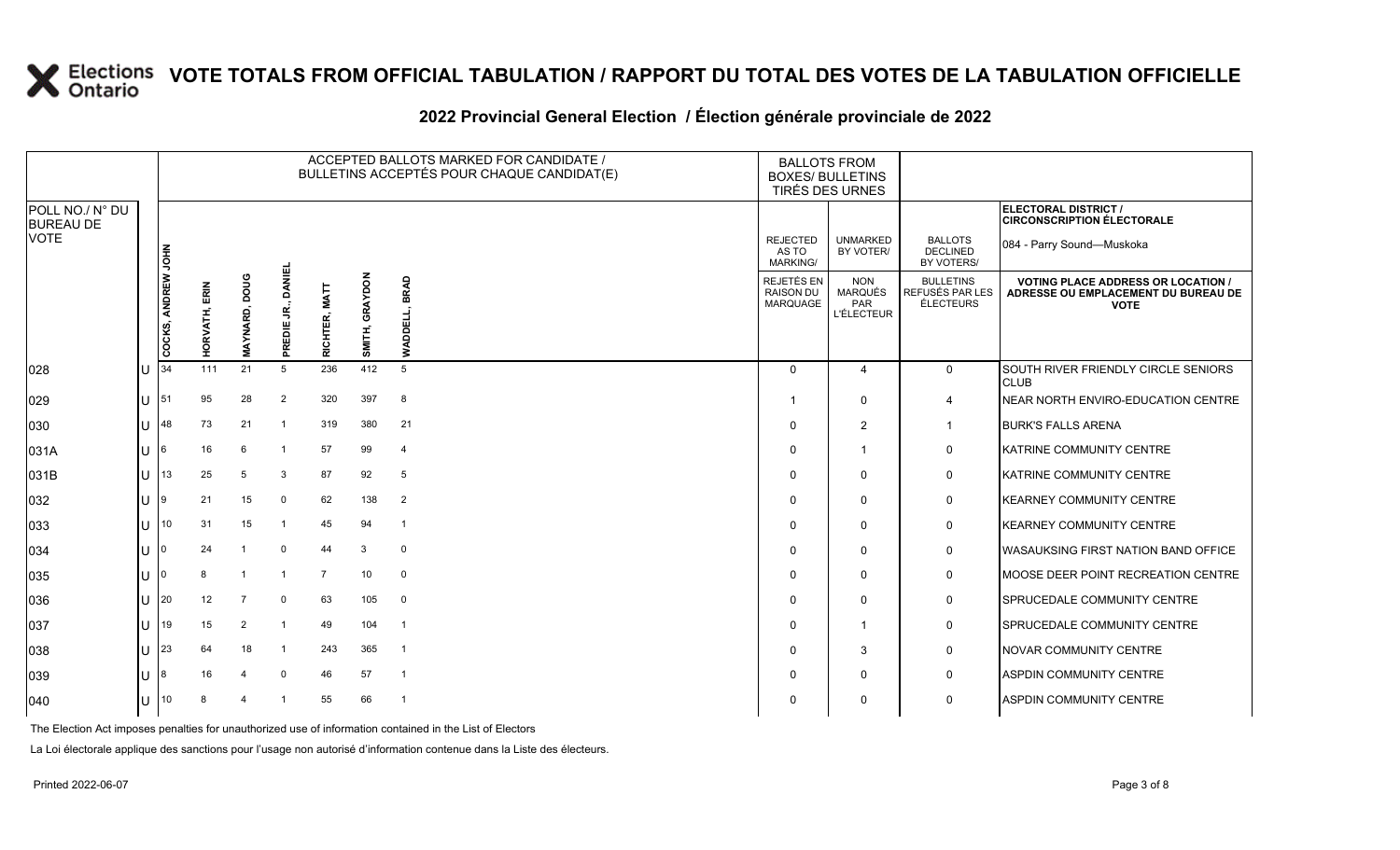#### **2022 Provincial General Election / Élection générale provinciale de 2022**

|                                     |     |                    |               |                |                                |                         |                   | ACCEPTED BALLOTS MARKED FOR CANDIDATE /<br>BULLETINS ACCEPTÉS POUR CHAQUE CANDIDAT(E) | <b>BALLOTS FROM</b><br><b>BOXES/ BULLETINS</b><br>TIRÉS DES URNES |                                                   |                                                  |                                                                                                 |
|-------------------------------------|-----|--------------------|---------------|----------------|--------------------------------|-------------------------|-------------------|---------------------------------------------------------------------------------------|-------------------------------------------------------------------|---------------------------------------------------|--------------------------------------------------|-------------------------------------------------------------------------------------------------|
| POLL NO./ N° DU<br><b>BUREAU DE</b> |     |                    |               |                |                                |                         |                   |                                                                                       |                                                                   |                                                   |                                                  | ELECTORAL DISTRICT /<br><b>CIRCONSCRIPTION ÉLECTORALE</b>                                       |
| <b>VOTE</b>                         |     |                    |               |                |                                |                         |                   |                                                                                       | <b>REJECTED</b><br>AS TO<br><b>MARKING/</b>                       | <b>UNMARKED</b><br>BY VOTER/                      | <b>BALLOTS</b><br><b>DECLINED</b><br>BY VOTERS/  | 084 - Parry Sound-Muskoka                                                                       |
|                                     |     | COCKS, ANDREW JOHN | HORVATH, ERIN | MAYNARD, DOUG  | <b>DANIEL</b><br>S,<br>PREDIE. | <b>MATT</b><br>RICHTER, | GRAYDON<br>SMITH, | BRAD<br><b>WADDELI</b>                                                                | REJETÉS EN<br><b>RAISON DU</b><br>MARQUAGE                        | <b>NON</b><br><b>MARQUÉS</b><br>PAR<br>L'ÉLECTEUR | <b>BULLETINS</b><br>REFUSÉS PAR LES<br>ÉLECTEURS | <b>VOTING PLACE ADDRESS OR LOCATION /</b><br>ADRESSE OU EMPLACEMENT DU BUREAU DE<br><b>VOTE</b> |
| 041                                 | ΙU  | 98                 | 108           | 37             | $\overline{4}$                 | 723                     | 693               | 9                                                                                     | 3                                                                 | 2                                                 | $\mathbf 0$                                      | <b>FAITH BAPTIST CHURCH</b>                                                                     |
| $ 042\rangle$                       | lU  | 75                 | 76            | 31             | $\overline{2}$                 | 713                     | 623               | $\overline{4}$                                                                        |                                                                   | $\overline{\mathbf{1}}$                           | -1                                               | ACTIVE LIVING CENTRE - LOWER HALL                                                               |
| $ 043\rangle$                       | lU  | 39                 | 43            | $\overline{7}$ | 3                              | 418                     | 306               | $\overline{4}$                                                                        |                                                                   | $\mathbf 0$                                       | $\mathbf 0$                                      | HUNTSVILLE ROYAL CANADIAN LEGION BR<br>232                                                      |
| $ 044\rangle$                       | ΙU  | 25                 | 12            | 12             | $\mathbf 0$                    | 224                     | 262               | $\overline{0}$                                                                        | $\Omega$                                                          | $\mathbf 0$                                       | -1                                               | <b>IULLSWATER COMMUNITY CENTRE</b>                                                              |
| 045                                 | lU  | 14                 | 10            | 3              | 0                              | 63                      | 100               | 0                                                                                     | 0                                                                 | $\mathbf 0$                                       | $\mathbf 0$                                      | UTTERSON COMMUNITY HALL                                                                         |
| 046                                 | lu  | 11                 | 12            |                | $\Omega$                       | 68                      | 98                | $\mathbf 0$                                                                           |                                                                   | $\mathbf 0$                                       | 0                                                | UTTERSON COMMUNITY HALL                                                                         |
| 047                                 | IП  | 58                 | 33            | 15             | $\overline{\mathbf{1}}$        | 365                     | 377               | $\mathbf 0$                                                                           | $\overline{2}$                                                    | $\mathbf 0$                                       | $\mathbf 0$                                      | <b>PORT SYDNEY COMMUNITY CENTRE</b>                                                             |
| 048A                                | lul | 2                  | 8             | 3              | $\mathbf 0$                    | 92                      | 93                | $\mathbf 0$                                                                           | 2                                                                 | $\Omega$                                          | 2                                                | LAKE OF BAYS COMMUNITY CENTRE                                                                   |
| 048B                                | lul |                    | 10            | $\overline{4}$ |                                | 98                      | 66                | -1                                                                                    | $\Omega$                                                          | $\mathbf 0$                                       | $\mathbf{1}$                                     | LAKE OF BAYS COMMUNITY CENTRE                                                                   |
| $ 049\rangle$                       | ΙU  | 22                 | 29            | 26             | $\mathbf 0$                    | 300                     | 326               | $\mathbf 0$                                                                           | $\Omega$                                                          | $\overline{1}$                                    | $\mathbf 0$                                      | <b>DWIGHT COMMUNITY CENTRE</b>                                                                  |
| 050                                 | ΙU  | 6                  | 8             | 9              | $\mathbf{0}$                   | 62                      | 82                | $\overline{2}$                                                                        |                                                                   | $\mathbf 0$                                       | $\mathbf 0$                                      | DORSET SENIORS CENTRE                                                                           |
| 051                                 | lU  | 5                  | 11            |                | $\Omega$                       | 124                     | 130               | $\mathbf 0$                                                                           | $\Omega$                                                          | $\mathbf 0$                                       | $\mathbf 0$                                      | <b>IMILFORD BAY COMMUNITY CENTRE</b>                                                            |
| 052                                 | ΙU  | 85                 | 64            | 33             | 4                              | 836                     | 858               | $\overline{1}$                                                                        | 4                                                                 | $\mathbf 0$                                       | $\mathbf 1$                                      | <b>BRACEBRIDGE SPORTSPLEX</b>                                                                   |
| 053                                 | lu  | 33                 | 43            | 18             | $\overline{2}$                 | 614                     | 443               | - 1                                                                                   |                                                                   | $\mathbf 0$                                       | $\mathbf 0$                                      | <b>BRACEBRIDGE ROTARY CENTRE</b>                                                                |

The Election Act imposes penalties for unauthorized use of information contained in the List of Electors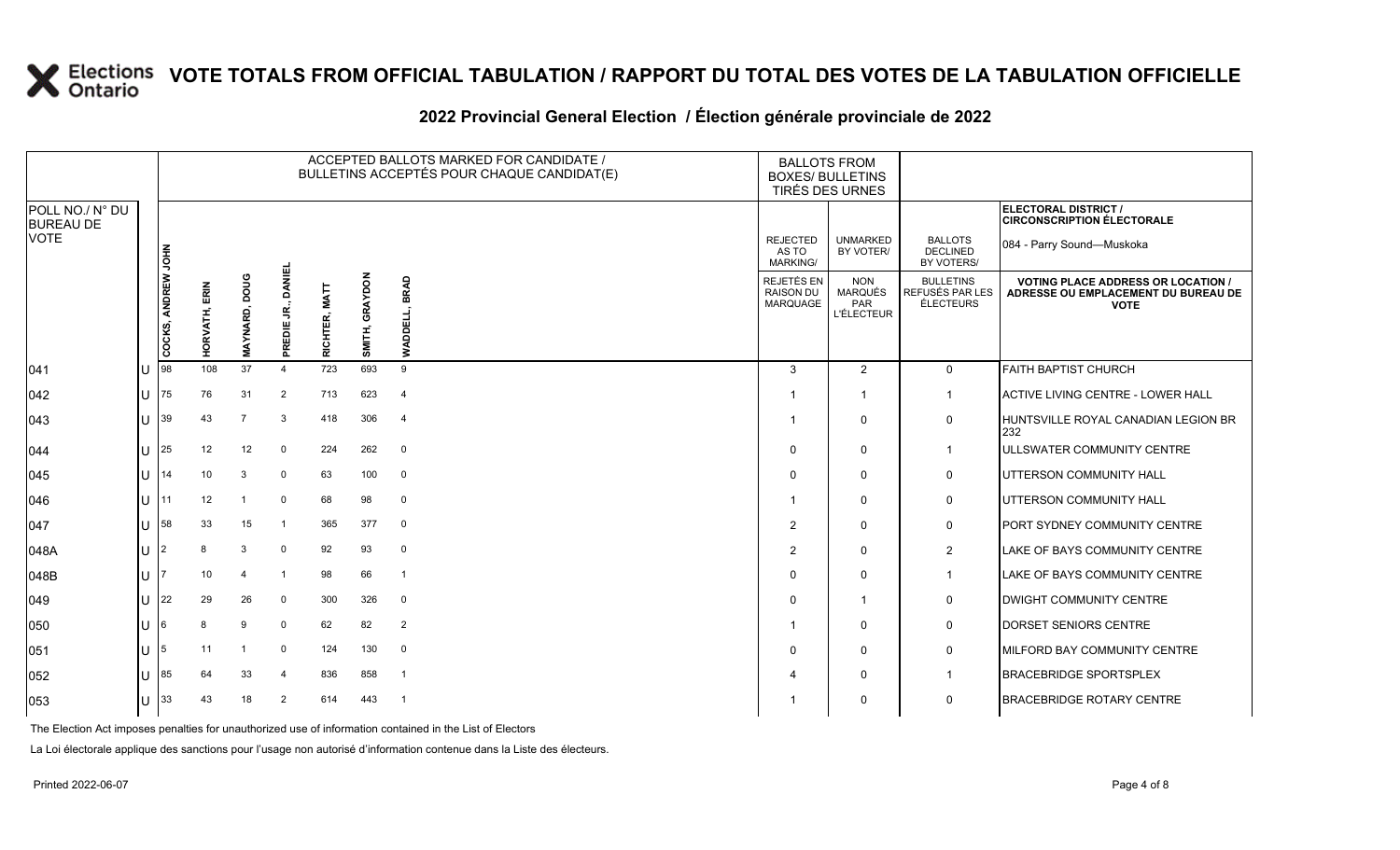#### **2022 Provincial General Election / Élection générale provinciale de 2022**

|                                     |     |                    |                  |                        |                              |                         |                          | ACCEPTED BALLOTS MARKED FOR CANDIDATE /<br>BULLETINS ACCEPTÉS POUR CHAQUE CANDIDAT(E) | <b>BALLOTS FROM</b><br><b>BOXES/ BULLETINS</b><br>TIRÉS DES URNES |                                                   |                                                  |                                                                                               |
|-------------------------------------|-----|--------------------|------------------|------------------------|------------------------------|-------------------------|--------------------------|---------------------------------------------------------------------------------------|-------------------------------------------------------------------|---------------------------------------------------|--------------------------------------------------|-----------------------------------------------------------------------------------------------|
| POLL NO./ N° DU<br><b>BUREAU DE</b> |     |                    |                  |                        |                              |                         |                          |                                                                                       |                                                                   |                                                   |                                                  | <b>ELECTORAL DISTRICT /</b><br><b>CIRCONSCRIPTION ÉLECTORALE</b>                              |
| <b>VOTE</b>                         |     |                    |                  |                        |                              |                         |                          |                                                                                       | <b>REJECTED</b><br>AS TO<br><b>MARKING/</b>                       | <b>UNMARKED</b><br>BY VOTER/                      | <b>BALLOTS</b><br><b>DECLINED</b><br>BY VOTERS/  | 084 - Parry Sound-Muskoka                                                                     |
|                                     |     | COCKS, ANDREW JOHN | ERIN<br>HORVATH, | pone<br><b>MAYNARD</b> | DANEI<br>g<br>ш<br>REDI<br>ᇍ | <b>TIAN</b><br>RICHTER, | <b>GRAYDON</b><br>SMITH, | BRAD<br>빞<br>ā<br>ō<br>≸                                                              | <b>REJETÉS EN</b><br><b>RAISON DU</b><br><b>MARQUAGE</b>          | <b>NON</b><br>MARQUÉS<br>PAR<br><b>L'ÉLECTEUR</b> | <b>BULLETINS</b><br>REFUSÉS PAR LES<br>ÉLECTEURS | <b>VOTING PLACE ADDRESS OR LOCATION</b><br>ADRESSE OU EMPLACEMENT DU BUREAU DE<br><b>VOTE</b> |
| 054                                 | ΠT  | 41                 | 43               | 17                     | $\Omega$                     | 506                     | 405                      | -1                                                                                    | - 1                                                               | 2                                                 | $\mathbf{1}$                                     | <b>BRACEBRIDGE ARENA</b>                                                                      |
| 055                                 | IU  | 12                 | 21               | 16                     | $\overline{0}$               | 161                     | 186                      | $\mathbf 0$                                                                           | $\overline{2}$                                                    | $\mathbf{0}$                                      | $\mathbf 0$                                      | BRACEBRIDGE ROYAL CANADIAN LEGION BR<br>161                                                   |
| 056                                 | IU. | I2                 | 11               | 2                      | $\Omega$                     | 98                      | 98                       | $\mathbf 0$                                                                           | $\overline{2}$                                                    | $\Omega$                                          | $\mathbf 0$                                      | THE VILLAGE SQUARE                                                                            |
| 057                                 | IU  | $\overline{2}$     | 12               | $\overline{4}$         | 0                            | 38                      | 91                       | $\mathbf 0$                                                                           | $\Omega$                                                          | $\Omega$                                          | 0                                                | WALKERS POINT COMMUNITY CENTRE                                                                |
| 058                                 | ΠT  |                    | 3                | -1                     | $\mathbf 0$                  | 11                      | 6                        | 0                                                                                     | 0                                                                 | $\Omega$                                          | 0                                                | <b>WAHTA MOHAWK ADMINISTRATION</b><br><b>BUILDING</b>                                         |
| 059                                 | U   | 43                 | 116              | 28                     | $\overline{4}$               | 517                     | 494                      | 5                                                                                     | $\overline{2}$                                                    | 3                                                 | $\mathbf 0$                                      | <b>GRAVENHURST LEGION BR 302</b>                                                              |
| 060                                 | lU  | 39                 | 84               | 24                     |                              | 535                     | 408                      | $\overline{2}$                                                                        |                                                                   | $\Omega$                                          | 0                                                | <b>GRAVENHURST SENIOR CITIZENS CLUB</b>                                                       |
| 061                                 | ΠT  | I6                 | 11               | $\overline{2}$         | $\overline{0}$               | 68                      | 107                      | $\overline{1}$                                                                        |                                                                   | $\Omega$                                          | $\mathbf 0$                                      | <b>RYDE COMMUNITY CO-OP</b>                                                                   |
| 062                                 | ΠT  | 29                 | 53               | 12                     | $\overline{4}$               | 118                     | 221                      | $\overline{1}$                                                                        |                                                                   | -1                                                | $\mathbf{1}$                                     | <b>SEVERN BRIDGE COMMUNITY HALL</b>                                                           |
| 063                                 | ΙU  | 12                 | 22               | $\mathbf 0$            | 0                            | 11                      | 8                        | 0                                                                                     | $\Omega$                                                          | $\Omega$                                          | $\mathbf 0$                                      | MICHEL AIGLE DOKIS COMPLEX                                                                    |
| 064                                 | Ш   |                    | 15               | $\mathbf 0$            | $\overline{0}$               | 5                       | 8                        | $\mathbf 0$                                                                           | $\Omega$                                                          | $\Omega$                                          | 3                                                | HENVEY FIRST NATION FIRE HALL                                                                 |
| 065                                 | IU  |                    | 12               | $\overline{2}$         | $\Omega$                     | $\overline{7}$          | $\mathbf 0$              | $\mathbf 0$                                                                           | $\Omega$                                                          | -1                                                | $\mathbf 0$                                      | MAGNETAWAN FIRST NATION C.C.                                                                  |
| 066                                 | ΠT  | 5                  | 10               | $\Omega$               | 3                            | 13                      | 6                        | $\Omega$                                                                              | 0                                                                 | $\Omega$                                          | $\mathbf 0$                                      | SHAWANAGA FIRST NATION RECREATION<br><b>CENTRE</b>                                            |

The Election Act imposes penalties for unauthorized use of information contained in the List of Electors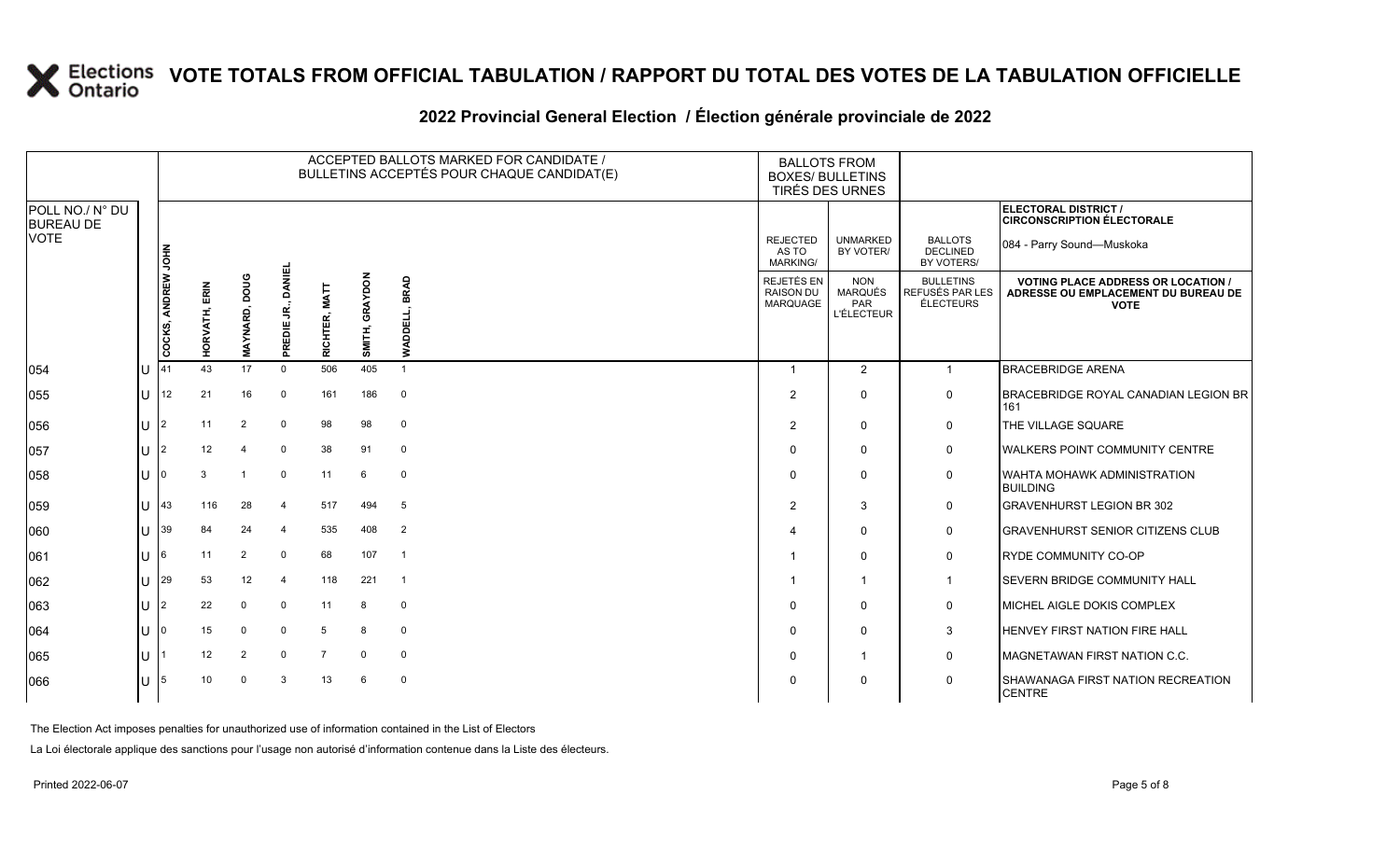|                                     |     |                    |                 |                |                             |                |                          | ACCEPTED BALLOTS MARKED FOR CANDIDATE /<br>BULLETINS ACCEPTÉS POUR CHAQUE CANDIDAT(E) | <b>BALLOTS FROM</b><br><b>BOXES/ BULLETINS</b><br>TIRÉS DES URNES |                                                   |                                                  |                                                                                                 |
|-------------------------------------|-----|--------------------|-----------------|----------------|-----------------------------|----------------|--------------------------|---------------------------------------------------------------------------------------|-------------------------------------------------------------------|---------------------------------------------------|--------------------------------------------------|-------------------------------------------------------------------------------------------------|
| POLL NO./ N° DU<br><b>BUREAU DE</b> |     |                    |                 |                |                             |                |                          |                                                                                       |                                                                   |                                                   |                                                  | ELECTORAL DISTRICT /<br><b>CIRCONSCRIPTION ÉLECTORALE</b>                                       |
| VOTE                                |     |                    |                 |                |                             |                |                          |                                                                                       | <b>REJECTED</b><br>AS TO<br><b>MARKING/</b>                       | <b>UNMARKED</b><br>BY VOTER/                      | <b>BALLOTS</b><br><b>DECLINED</b><br>BY VOTERS/  | 084 - Parry Sound-Muskoka                                                                       |
|                                     |     | COCKS, ANDREW JOHN | ERIN<br>ORVATH, | AYNARD, DOUG   | <b>DANIEL</b><br>REDIE JR., | RICHTER, MATT  | <b>GRAYDON</b><br>SMITH, | BRAD<br>ய<br>ā                                                                        | <b>REJETÉS EN</b><br><b>RAISON DU</b><br>MARQUAGE                 | <b>NON</b><br>MARQUÉS<br>PAR<br><b>L'ÉLECTEUR</b> | <b>BULLETINS</b><br>REFUSÉS PAR LES<br>ÉLECTEURS | <b>VOTING PLACE ADDRESS OR LOCATION /</b><br>ADRESSE OU EMPLACEMENT DU BUREAU DE<br><b>VOTE</b> |
| 700                                 | IU  |                    |                 |                |                             |                |                          | COMBINED WITH 702 / COMBINÉ À 702                                                     |                                                                   |                                                   |                                                  |                                                                                                 |
| 701                                 | IU. |                    | 10              | $\mathbf 0$    | 3                           | 9              | $\overline{7}$           | $\overline{\mathbf{1}}$                                                               | $\Omega$                                                          | $\mathbf 0$                                       | $\mathbf 0$                                      | <b>BELVEDERE HEIGHTS</b>                                                                        |
| 702                                 | IU  |                    | 8               | $\overline{1}$ | $\overline{\mathbf{1}}$     | $\overline{7}$ | 16                       | $\mathbf 0$                                                                           | $\Omega$                                                          | $\Omega$                                          | $\mathbf 0$                                      | THE FRIENDS                                                                                     |
| 703                                 | IU  | 12                 | 6               | $\mathbf{1}$   | 2                           | 12             | 12                       | $\mathbf 0$                                                                           | $\Omega$                                                          | $\overline{\mathbf{1}}$                           | $\mathbf 0$                                      | <b>LAKELAND LONG TERM CARE</b>                                                                  |
| 704                                 | IU  |                    | 2               | $\mathbf 0$    | 0                           | 27             | 21                       | $\mathbf 0$                                                                           | $\Omega$                                                          | $\Omega$                                          | $\mathbf 0$                                      | MUSKOKA TRADITIONS RETIREMENT<br><b>RESIDENCE</b>                                               |
| 705                                 | IU. | 13                 | $\mathbf{Q}$    | $\overline{1}$ | $\overline{2}$              | 33             | 36                       | $\overline{1}$                                                                        | $\Omega$                                                          | $\overline{1}$                                    |                                                  | CASTLE PEAK RETIREMENT RESIDENCE                                                                |
| 706                                 | IU  |                    |                 |                |                             |                |                          | COMBINED WITH 707 / COMBINÉ À 707                                                     |                                                                   |                                                   |                                                  |                                                                                                 |
| 707                                 | IU  |                    | 11              | 2              | $\overline{2}$              | 21             | 32                       | $\overline{1}$                                                                        |                                                                   | $\mathbf 0$                                       | 2                                                | <b>MUSKOKA LANDING CARE CENTRE</b>                                                              |
| 708                                 | lU  |                    |                 | $\mathbf{1}$   | 2                           | $\overline{4}$ | 6                        | $\overline{1}$                                                                        | $\Omega$                                                          | $\overline{1}$                                    | 0                                                | <b>FAIRVERN NURSING HOME</b>                                                                    |
| 709                                 | IU  |                    |                 |                | $\overline{1}$              | 16             | 12                       | $\mathbf 0$                                                                           | 2                                                                 | $\mathbf 0$                                       | $\mathbf 1$                                      | <b>GRANITE RIDGE RETIREMENT RESIDENCE</b>                                                       |
| 710                                 | IU  | 16                 |                 | $\mathbf 0$    | 2                           | 18             | 13                       | $\overline{1}$                                                                        | $\Omega$                                                          | $\mathbf 0$                                       |                                                  | <b>IMUSKOKA HILLS RETIREMENT RESIDENCE</b>                                                      |
| 711                                 | lu  |                    | 9               | $\overline{2}$ | $\overline{2}$              | 27             | 28                       | $\overline{1}$                                                                        | $\Omega$                                                          | $\Omega$                                          | $\mathbf 0$                                      | <b>GARDENS OF PARRY SOUND</b>                                                                   |
| 712                                 | IU  |                    |                 |                |                             |                |                          | COMBINED WITH 714 / COMBINÉ À 714                                                     |                                                                   |                                                   |                                                  |                                                                                                 |
| 713                                 | Iυ  |                    | 6               | $\Omega$       |                             | 4              | 17                       | 0                                                                                     | 0                                                                 | $\mathbf 0$                                       | 3                                                | THE PINES                                                                                       |
|                                     |     |                    |                 |                |                             |                |                          |                                                                                       |                                                                   |                                                   |                                                  |                                                                                                 |

#### **2022 Provincial General Election / Élection générale provinciale de 2022**

The Election Act imposes penalties for unauthorized use of information contained in the List of Electors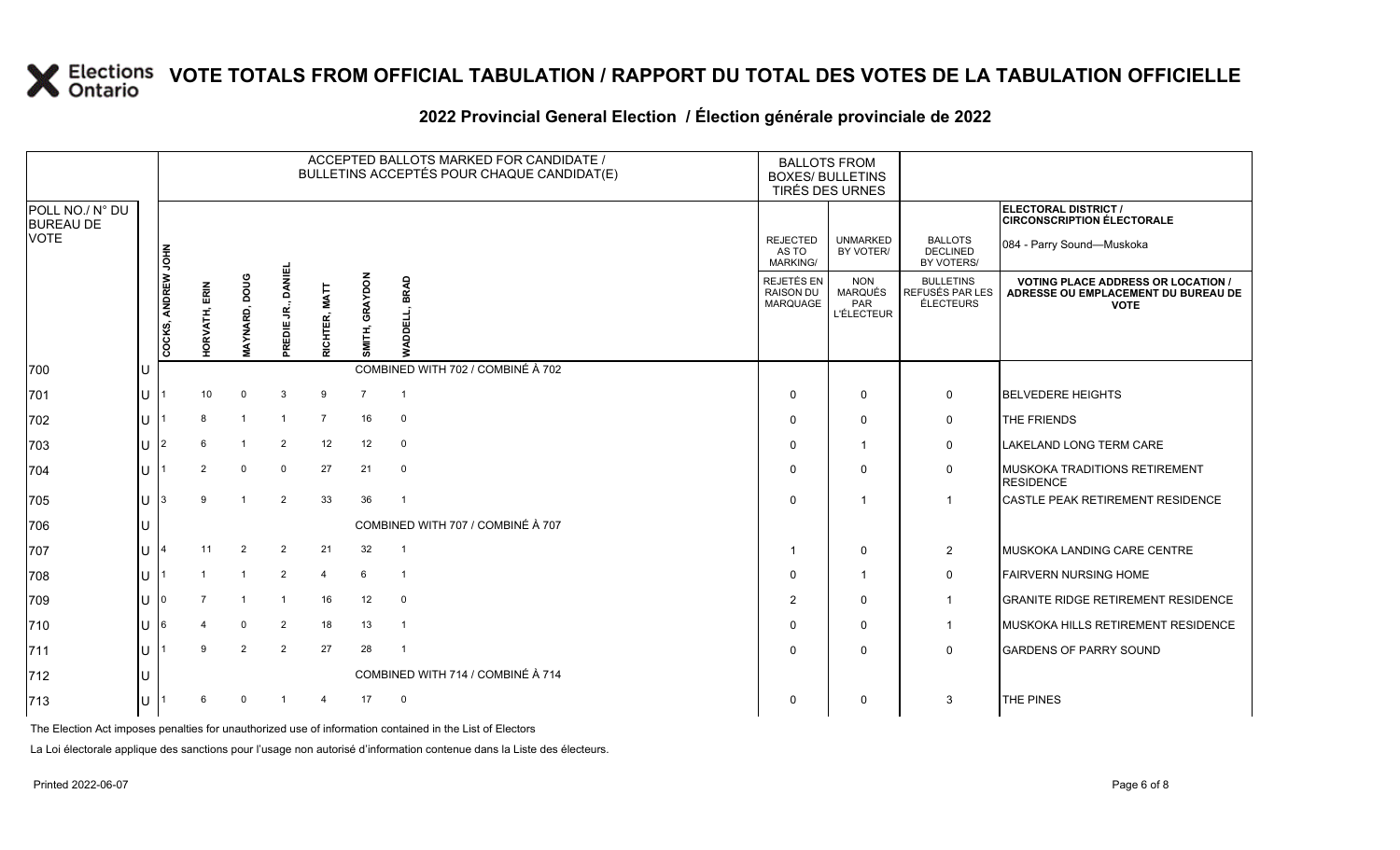| 2022 Provincial General Election / Election générale provinciale de 2022 |  |  |
|--------------------------------------------------------------------------|--|--|
|                                                                          |  |  |

|                                     |    |                    |               |               |                     |                         |                   | ACCEPTED BALLOTS MARKED FOR CANDIDATE /<br>BULLETINS ACCEPTÉS POUR CHAQUE CANDIDAT(E) |                                             | <b>BALLOTS FROM</b><br><b>BOXES/ BULLETINS</b><br>TIRÉS DES URNES |                                                  |                                                                                                 |
|-------------------------------------|----|--------------------|---------------|---------------|---------------------|-------------------------|-------------------|---------------------------------------------------------------------------------------|---------------------------------------------|-------------------------------------------------------------------|--------------------------------------------------|-------------------------------------------------------------------------------------------------|
| POLL NO./ N° DU<br><b>BUREAU DE</b> |    |                    |               |               |                     |                         |                   |                                                                                       |                                             |                                                                   |                                                  | <b>ELECTORAL DISTRICT /</b><br><b>CIRCONSCRIPTION ÉLECTORALE</b>                                |
| <b>VOTE</b>                         |    |                    |               |               |                     |                         |                   |                                                                                       | <b>REJECTED</b><br>AS TO<br><b>MARKING/</b> | <b>UNMARKED</b><br>BY VOTER/                                      | <b>BALLOTS</b><br><b>DECLINED</b><br>BY VOTERS/  | 084 - Parry Sound-Muskoka                                                                       |
|                                     |    | COCKS, ANDREW JOHN | HORVATH, ERIN | MAYNARD, DOUG | DANIEL<br>PREDIE JR | <b>MATT</b><br>RICHTER, | GRAYDON<br>SMITH, | <b>BRAD</b><br>ᇛ<br>ş                                                                 | REJETÉS EN<br><b>RAISON DU</b><br>MARQUAGE  | <b>NON</b><br>MARQUÉS<br>PAR<br><b>L'ÉLECTEUR</b>                 | <b>BULLETINS</b><br>REFUSÉS PAR LES<br>ÉLECTEURS | <b>VOTING PLACE ADDRESS OR LOCATION /</b><br>ADRESSE OU EMPLACEMENT DU BUREAU DE<br><b>VOTE</b> |
| 714                                 | ΙU |                    |               | $\Omega$      | $\Omega$            | 21                      | 18                | $\Omega$                                                                              | $\Omega$                                    | $\mathbf{0}$                                                      | 1                                                | THE MANOR AT GRAVENHURST                                                                        |
| 715                                 | Iυ |                    |               | 2             | $\Omega$            | $\overline{7}$          | 14                | $\mathbf 0$                                                                           | $\Omega$                                    | $\Omega$                                                          | $\overline{A}$                                   | MUSKOKA SHORES CARE COMMUNITY                                                                   |
| 716                                 | lu |                    |               |               |                     |                         |                   | COMBINED WITH 707 / COMBINÉ À 707                                                     |                                             |                                                                   |                                                  |                                                                                                 |
| ADV001                              |    | 38                 | 120           | 19            | 3                   | 795                     | 754               | $\overline{0}$                                                                        |                                             | $\overline{2}$                                                    | 0                                                | <b>CANADA SUMMIT CENTRE</b>                                                                     |
| ADV002                              |    | 88                 | 389           | 51            | 19                  | 1738                    | 1765              | $\overline{7}$                                                                        | 16                                          | $\overline{\mathbf{A}}$                                           | $\overline{c}$                                   | <b>CANADA SUMMIT CENTRE</b>                                                                     |
| ADV003                              |    | 18                 | 39            | 3             | 6                   | 164                     | 152               | $\overline{2}$                                                                        | $\Omega$                                    | $\Omega$                                                          | 0                                                | <b>PARRY SOUND SATELLITE OFFICE</b>                                                             |
| ADV004                              |    | 59                 | 214           | 39            | 4                   | 1806                    | 1678              | 3                                                                                     | 9                                           | 6                                                                 | $\mathbf{1}$                                     | <b>BRACEBRIDGE ARENA</b>                                                                        |
| ADV005                              |    | 50                 | 167           | 34            | 10                  | 538                     | 807               | 2                                                                                     | $\Omega$                                    | $\overline{7}$                                                    | $\overline{2}$                                   | <b>BOBBY ORR COMMUNITY CENTRE</b>                                                               |
| ADV006                              |    | 30                 | 136           | 28            | 8                   | 734                     | 989               | $\mathbf 0$                                                                           | $\overline{2}$                              | $\overline{7}$                                                    | 0                                                | <b>GRAVENHURST LEGION BR 302</b>                                                                |
| ADV007                              |    | 15                 | 19            |               | -1                  | 11                      | 44                | $\mathbf 0$                                                                           | $\Omega$                                    | $\overline{\mathbf{1}}$                                           | $\mathbf 0$                                      | <b>BRITT BYNG INLET SENIORS CENTRE</b>                                                          |
| ADV008                              |    |                    | 24            | 2             | -1                  | 16                      | 146               | $\mathbf 0$                                                                           | $\Omega$                                    | $\mathbf{0}$                                                      | 0                                                | <b>BAXTER WARD COMMUNITY CENTRE</b>                                                             |
| ADV009                              |    | l 3                | 22            | 6             | 0                   | 78                      | 176               | $\mathbf 0$                                                                           | $\Omega$                                    | 0                                                                 | 0                                                | PORT CARLING MEMORIAL COMMUNITY<br><b>CENTRE</b>                                                |
| ADV010                              |    | 5                  | 21            |               | $\mathbf 0$         | 70                      | 93                | - 1                                                                                   | $\overline{2}$                              | 5                                                                 | 0                                                | <b>BURK'S FALLS ARENA</b>                                                                       |

The Election Act imposes penalties for unauthorized use of information contained in the List of Electors